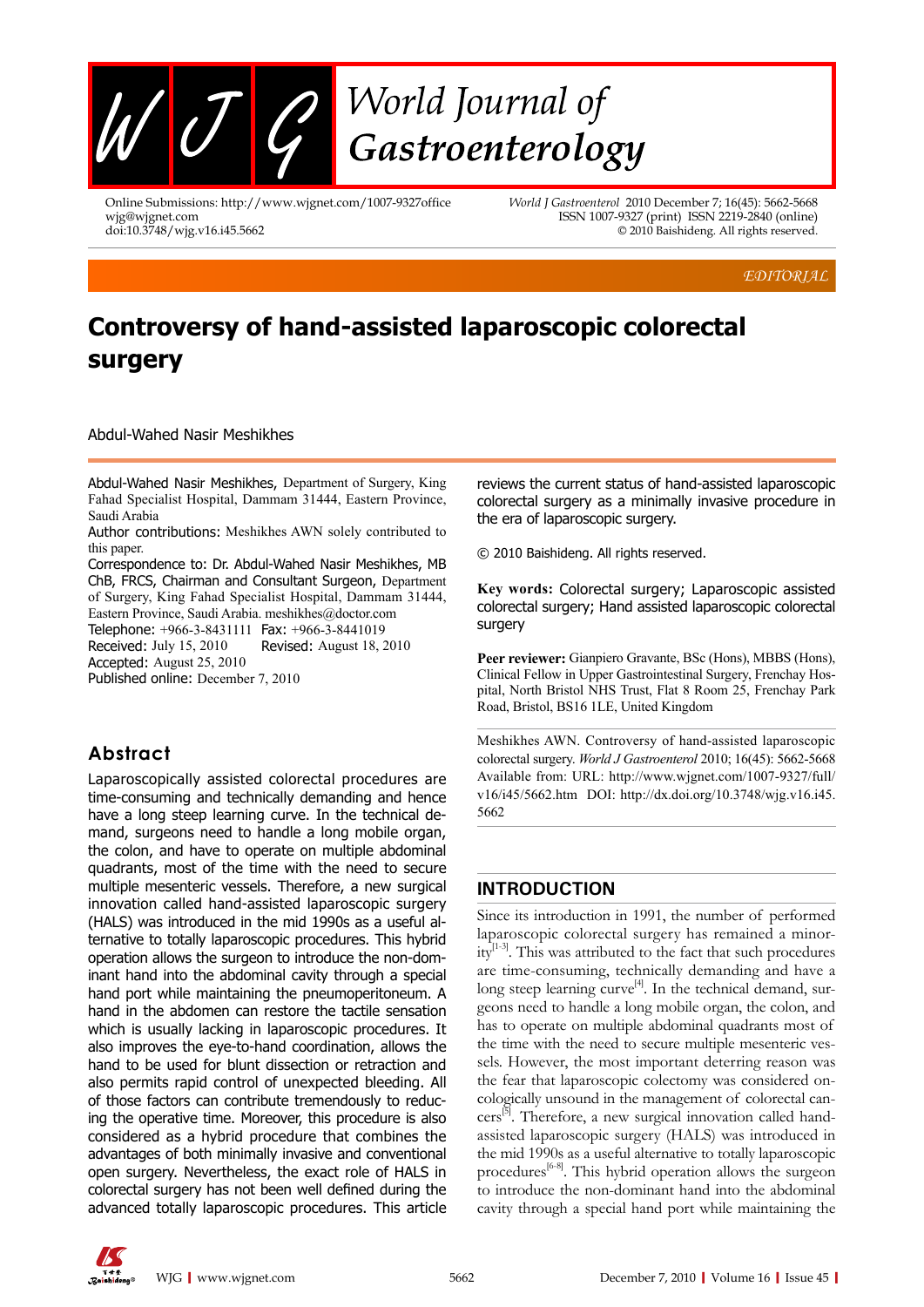pneumoperitoneum $^{[6,7]}$ . This innovative technique met with fierce resistance and its validity was questioned. Nevertheless, there has been an upsurge in the performance of both laparoscopic and hand-assisted laparoscopic colectomy (HALC) over the past 5 years. The reasons are the introduction of more versatile laparoscopic instruments, the introduction of new vessel-sealing devices like the harmonic scalpel and Ligasure, and various laparoscopic endo-staplers. This has enabled surgeons to perform laparoscopic colorectal procedures without the need for a single intracorporeal knot or suture. Another important factor that has contributed tremendously to this upsurge is the emergence of a level I evidence confirming that the laparoscopic colorectal technique is as oncologically sound as the open procedure<sup>[9,10]</sup>. The European Cooperation in Science and Technology (COST) multi-institutional study suggested that the laparoscopic approach is an acceptable alternative to open surgery for colon cancer with a similar rate of recurrent cancer after laparoscopically assisted colectomy (LAC) and open colectomy<sup>[9]</sup>. However, the questions remain: is HALC an alternative to LAC? Is it second best? Or are they complementary to each other? This article reviews the current literature in an attempt to demonstrate the status of hand-assisted laparoscopic colorectal surgery as a minimally invasive procedure in the era of laparoscopic surgery.

#### **ARGUMENT FOR HALC**

The proponents of HALC claim that a hand in the abdomen will restore the tactile sensation which is usually lacking in laparoscopic procedures. It also improves the eyeto-hand coordination, allows the hand to be used for blunt dissection or retraction and also permits rapid control of unexpected bleeding<sup>[6-8,11,12]</sup>. All of those factors can contribute tremendously in reducing the operative time. Moreover, HALC is also considered as a hybrid procedure that combines the advantages of both minimally invasive and conventional open surgeries. It is also strongly argued that if an incision is needed to extract the resected specimen at the end of the laparoscopic procedure, then such an incision may be inflicted earlier in the procedure and be utilized as a hand port. However, this new innovation was not quickly embraced and has been fiercely rejected by the surgical community.

#### **ARGUMENT AGAINST HALC**

The opponents argued that introducing a hand in the abdomen during any laparoscopic procedure violates the fundamental principles of minimally invasive surgery (MIS) and makes maintenance of pneumoperitoneum difficult. Furthermore, if this new surgical innovation is adopted, one may witness the birth of a new generation of surgeons who is reluctant to learn totally laparoscopic techniques; a generation who will be offering their patients  $a$  "second" best procedure<sup>[13]</sup>. Also, this new innovation is more aggressive and traumatic as the incision for the hand insertion and specimen extraction is inflicted earlier in the operation with persistent and continuous stretch and compression on the wound. It is also speculated that the increased handling and mobilization of the bowel will result in the development of postoperative ileus and intra-abdominal adhesions. Moreover, there is uncertainty about the long-term results such as development of adhesive small bowel obstruction and ventral hernias, *etc*. Other arguments focused on the cost incurred by the use of the hand port, the comparatively larger size of the hand port and the extraction incision, obstruction of the operative view by the inserted hand and the ergonomics of this technique as up to 20% of surgeons reported forearm fatigue and wrist pain at the end of the procedure<sup>[14]</sup>. Hence, it is difficult to convince experienced laparoscopic surgeons to introduce a hand in the abdomen in order to speed up the procedure and it remains questionable whether there is actually a need for them to do so<sup>[13]</sup>.

# **INDICATIONS AND CONTRAINDICATIONS OF HALC**

HALC can be offered to all patients who are undergoing any form of colorectal resection for benign as well as malignant conditions. The procedure is best suited for the obese especially those with body mass index (BMI) of 40 or more, as the conversion rate is high if the procedure is conducted laparoscopically<sup>[13]</sup>. HALC is also indicated in cases where the pathology is bulky and whenever the laparoscopic surgeon is contemplating conversion of the laparoscopic procedure to an open technique due to unexpected difficulties during the procedure<sup>[13]</sup>. Similarly, it can be utilized whenever the surgeon encounters difficulty or wants to speed up the operation pace in areas where there is laparoscopic technical difficulties such as taking down the splenic or hepatic flexures. It can also be considered in cases of total colectomy when an hour saving in the operating time can be gained<sup>[13]</sup>. However, there is a doubtful advantage of HALC in low rectal surgery over the laparoscopic technique.

Therefore, generally speaking, HALC should be avoided in patients with low BMI, thin patients with a small abdomen, and in pediatric patients. It is also contraindicated when the pathology is non-bulky and the surgeon's hand is huge.

#### **HAND PORTS**

Hand ports facilitate the hand insertion; act as specimen retrieval site and also as a wound protector. They further serve as portals for construction of extracorporeal anastomoses and can also serve as laparoscopic trocar sites. The latter permits selective use of HAL and laparoscopically assisted (LA) techniques at various times during the same operation. The first generation of hand ports was cumbersome, and allows loss of pneumoperitoneum due to gas leak. This gave HALS a bad reputation in its early days. However, newer hand ports devices have better sealing mechanisms and are more user friendly abolishing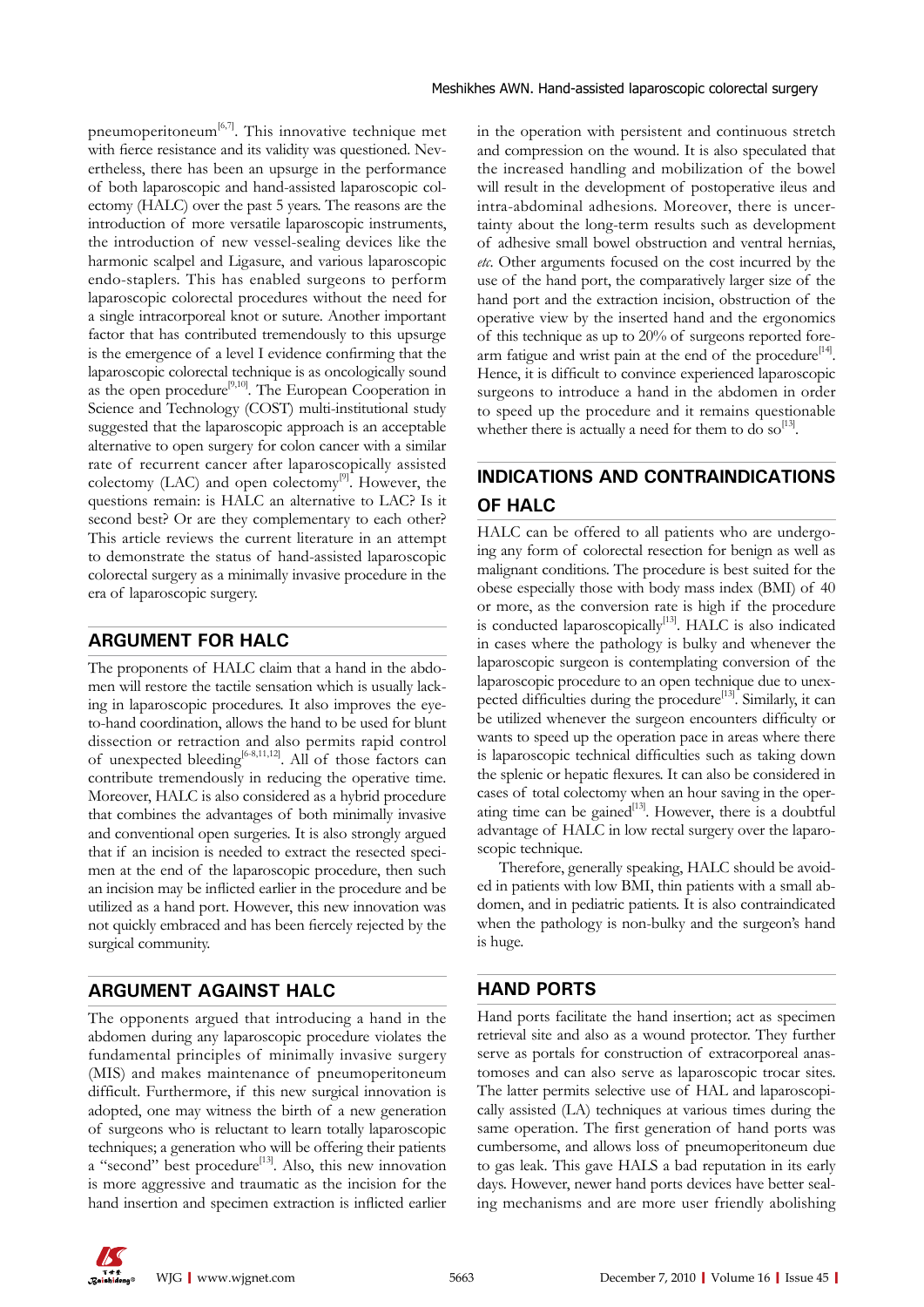Meshikhes AWN. Hand-assisted laparoscopic colorectal surgery



**Figure 1 An operative picture showing the placement of the hand port and other trocars.**

the initial criticism of the old hand ports. Currently, there are varieties of hand ports, but the most commonly used are LapDisc (Johnson and Johnson Endosurgery, USA) (Figure 1) and Gelport (Covidien, Autosuture, USA)<sup>[14,15]</sup>.

Some new special finger mounted surgical instruments that may help some delicate steps of surgical procedures such as intracorporeal dissection and cutting, have been designed for HALS. However, there have been few reports about their efficiency and usefulness in clinical practice.

#### **HALS VS OPEN COLECTOMY**

There is no doubt that HALC is far superior to open colectomy (OC) as it preserves the advantages of MIS. There are three randomized controlled trials (RCT) that compared HALC and OC surgery<sup>[16-18]</sup>. The first RCT that compared two well matched groups: 41 patients with HALC  $\nu s$  40 with OC undergoing elective management of right-sided colonic cancer<sup>[16]</sup> found that  $HALC$  took significantly longer time to perform (110 min  $\nu s$  97.5 min,  $P =$ 0.003), but resulted in significantly less blood loss (35 mL *vs* 50 mL,  $P = 0.005$ ) and was associated with significantly less pain, less parenteral and enteral analgesia<sup>[16]</sup>. Moreover, patients receiving HALC recovered faster, and had a shorter length of hospitalization (7 d  $\nu$  9 d,  $P = 0.004$ ). The 5-year survival rate was similar between the two groups (83% *vs*   $74\%, P = 0.90$ <sup>[16]</sup>.

The second RCT evaluated the postoperative recovery after HAL  $(n = 30)$  *vs* open  $(n = 30)$  restorative proctocolectomy with ileal pouch anal anastomosis for ulcerative colitis and familial adenomatous polyposis $[17]$ . The operating time was longer in the HAL group compared with the open group (210 and 133 min, respectively;  $P \le 0.001$ ). However, there were no significant differences in either narcotics requirement or morbidity or postoperative hospital stay (20% *vs* 17%, and 10 d *vs* 11 d, respectively). Moreover, there was no difference between the two procedures in quality of life (QOL) assessment score in the 3 mo after surgery. However, the HAL procedure was more costly than the open procedure<sup>[17]</sup>.

In the third RCT, Kang *et al*<sup>118]</sup> randomized 60 patients



**Figure 2 Cosmetic results after hand-assisted laparoscopic colectomy.**  A: It shows the hand port site closure and the trocar sites at the conclusion of hand-assisted laparoscopic sigmoid colectomy; B: It shows the operative wounds 2 mo after the procedure. Note the shrinkage of the port site scar and the acceptable cosmesis.

into two well-matched groups: HALC (*n* = 30) and OC  $(n = 30)$  for the management of benign or malignant colorectal diseases. The patients undergoing HALC had a significantly shorter hospital stay and incision length, faster recovery of gastrointestinal function, less analgesic use and blood loss, and lower pain scores on the 1st, 3rd and 14th postoperative days. Moreover, there were no significant differences in operating time, complications, or time to recover to normal $^{[18]}$ .

A fourth comparative study that aimed to compare the QOL, functional outcome, body image, and cosmesis after hand-assisted laparoscopic (HALRPC) *vs* open restorative proctocolectomy (ORPC) in 53 patients who completed the OOL and functional outcome questionnaires<sup>[19]</sup> found no differences in the functional outcome, morbidity, or QOL between the two groups. However, at a median of 2.7 years after surgery, the body image and cosmoses scores of female patients were significantly higher in the  $HALRPC$  group<sup>[1</sup>

In summary of the above RCTs (Table 1), HALC takes longer time, but is associated with less blood loss, less pain, faster postoperative recovery with a shorter length of hospital stay and incision than OC. Furthermore, there is no difference in the complication occurrence, and HALC is associated with higher body image and cosmesis scores in female patients (Figure 2A and B), but is more costly than OC.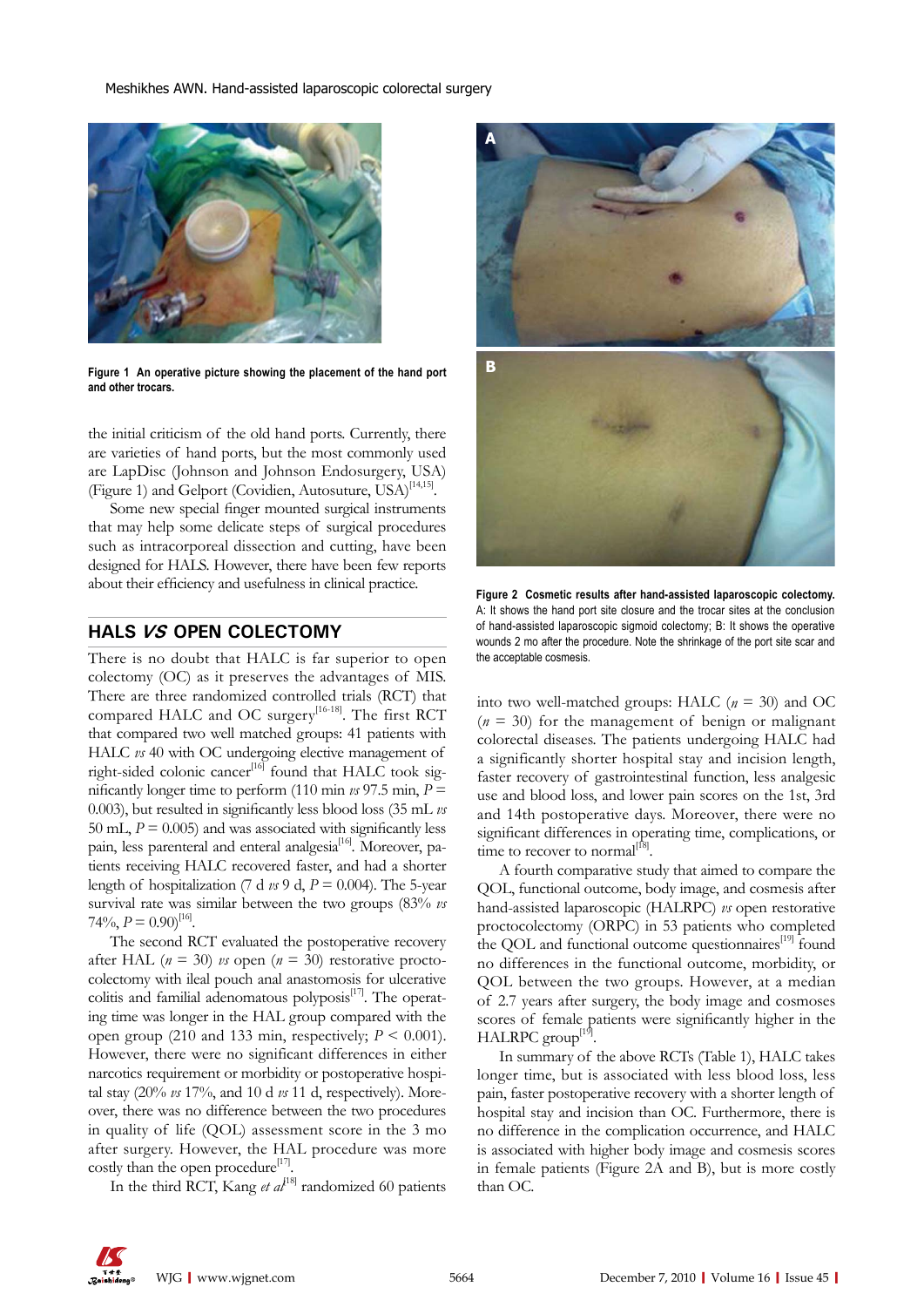| Table 1 Published studies comparing hand-assisted laparoscopic colorectal surgery with open colorectal surgery |                                      |                          |                           |                   |                           |                                         |                             |                       |                     |
|----------------------------------------------------------------------------------------------------------------|--------------------------------------|--------------------------|---------------------------|-------------------|---------------------------|-----------------------------------------|-----------------------------|-----------------------|---------------------|
| Study, yr                                                                                                      | <b>Patients</b><br>(HALC vs<br>open) | Indication               | <b>Procedure</b>          | $OT$ (min)        | <b>Blood loss</b><br>(mL) | Analgesia<br>narcotics or<br><b>POD</b> | Diet<br>(POD)               | Complications LOS (d) |                     |
| Maartense et $al^{[17]}$ , 2004                                                                                | $30 \text{ vs } 30$                  | UC and FAP               | <b>RPIPAA</b>             | 214 <i>vs</i> 133 | 262 vs 300                | $30 \text{ mg } vs \, 31 \text{ mg}$    | $6 \text{ vs } 7$           | 20% vs 17%            | $10 \text{ vs } 11$ |
| Chung <i>et al</i> <sup>[16]</sup> , 2007                                                                      | $41 \text{ } vs \text{ } 40$         | Cancer                   | R. colectomy              | 110 vs 97         | $35 \text{ vs } 50$       | 19 mg $vs$ 54 mg                        | $3 \text{ } v s \text{ } 3$ | 9.7% vs 22.5%         | $7 \text{ vs } 9$   |
| Kang <i>et al</i> <sup>[18]</sup> , 2004                                                                       | $30 \text{ vs } 30$                  | Benign and               | Colectomies               | 169 vs 172        | $193 \text{ vs } 84$      | 2.6 d $vs$ 3.3 d                        | $3.7 \text{ vs } 4.4$       | $13\%$ vs $30\%$      | 8 vs 10             |
|                                                                                                                |                                      | malignant CR<br>diseases | $(R, L$ and<br>total), AP |                   |                           |                                         |                             |                       |                     |
|                                                                                                                |                                      |                          |                           |                   |                           |                                         |                             |                       |                     |

UC: Ulcerative colitis; FAP: Familial adenomatous polyposis; RPIPAA: Restorative proctocolectomy and ileal pouch-anal anastomosis; OT: Operative time; POD: Postoperative day; HALC: Hand-assisted laparoscopic colectomy; R: Right; L: Left; AP: Anterior resection; CR: Colorectal.

#### **HALC VS LAC**

A review of the literature yielded 8 important studies which compare HALC and LAC; 4 randomized trials<sup>[14,20-22]</sup>, 2 prospective non-randomized $[23,24]$  and 2 large retrospective studies<sup>[10,25]</sup>. The HALS study was conducted by 10 surgeons from Europe and America and included only 40 patients who were randomized into HALC (18 patients) and LAC (22 patients)<sup>[14]</sup>. This study, though small in size, found no significant difference between the two groups in term of operating time (142 min *vs* 151 min), length of incision (7.4 cm *vs* 7.0 cm), rate of major complications and length of hospital stay (7 d *vs* 6 d). However, there were fewer conversions in the HALC group (14% *vs* 22%). The HALS study group concluded that HALC retains the benefits of  $MIS^{[14]}$ . The second study by Targarona *et al*<sup>[20]</sup> included a larger number of patients: 54 patients randomized equally into HALC and LAC groups. The operating time and clinical outcome were similar. However, the conversion rate was much higher in the LAPC group (23% *vs* 7%). Of interest, 4 of 6 conversions in the laparoscopic group were completed with the hand-assisted technique. There is another interesting finding in this study that the inflammatory (tissue injury) markers such as interleukin-6 and C-reactive proteins were increased in the hand-assisted group. This may lead us to believe that HALC is a more aggressive procedure than LAC, but preserved the features of MIS. This has also opened the door for using HALC as a halfway house procedure and adjunct to LAC when difficulties are encountered and when conversion to the open procedure is contemplated during laparoscopic colectomy<sup>[13]</sup>.

The Minimally Invasive Therapy and Technology (MITT) group study<sup>[21]</sup> consisted of a multi-centre (5) hospital, 11 surgeons), unblinded RCT which compared HALC and LAC for segmental (SC) and total colectomy/ proctocolectomy (TC). The HALC group (47 patients: 33 SC and 14 TC) and LAC group (48 patients: 33 SC and 15 TC) were both matched for age, sex, diagnosis, BMI and previous surgery. There was no significant difference in the complication rates (19% *vs* 21%) and long-term clinical outcome, but the extraction incision was bigger (8.2 cm *vs*  6.1 cm) and the conversion rate was lower (2% *vs* 12.5%) in the HALC group. Moreover, there were no apparent differences in the time for bowel function recovery, tolerance of diet, length of hospital stay, postoperative pain scores, or narcotic use between the two groups. Another interesting finding in this study is that the operating time can be reduced by more than 30 and 60 min in SC and TC, respectively if the procedure is conducted by HALC instead of LAC<sup>[21]</sup>. The last RCT compared 35 HALRPC and 30 LARPC $^{[22]}$ . There were neither conversions nor intraoperative complications, and the median operating time was longer in LAPRPC group (298 min *vs* 214 min, *P* < 0.001). Morbidity and reoperation rates were comparable (29% *vs* 20% and 17% *vs* 10%, respectively). The median hospital stay was 9 d in the laparoscopic group compared with 10 d in the HAL group. Moreover, there were no differences in QOL and the total costs<sup>[22]</sup>.

A prospective non-randomized case control study on ultra-low anterior resection was reported by Tjandra  $et al^{[23]}$ with an equal number of patients (32 HALC and 31 LAC). There were no conversions in both groups with similar oncological harvest in term of tumor clearance and number of lymph nodes retrieved. The length of hospital stay was the same (5.9 d *vs* 5.8 d). But, the operating time was significantly shorter in the HALC group (170 min *vs*  188 min). The duration needed for postoperative narcotics was significantly longer (3.0 d *vs* 1.5 d) and the bowel function recovery and flatus passage were delayed (3.4 d *vs* 1.9 d) in the HALC group. This study has confirmed some difference in recovery in favor of the laparoscopic group. This difference is, however, of doubtful clinical significance as the length of hospital stay is unaffected $^{[23]}$ .

Also a prospective comparative study analyzed 258 well-matched patients undergoing HALS (*n* = 109) or LAC  $(n = 149)^{24}$ . A significantly greater proportion of HALS patients underwent complex procedures and extensive resections. However, there were no differences in the conversion rates (15%  $\nu s$  11%,  $P = 0.44$ ), intraoperative complications (4%  $\nu s$  1%,  $P = 0.17$ ), the 30-d morbidity (18%  $\nu s$  11%,  $P = 0.12$ ) and surgical reinterventions (2%)  $\nu$  *vs* 1%,  $P = 0.58$ . There was no difference in the recovery judged by days to pass flatus (mean 3 d *vs* 3 d), however HALS took a longer operating time (276 min *vs* 211 min, *P* < 0.0001) and resulted in 1 d longer stay in hospital (6 d  $\nu s$  5 d,  $P = 0.0009$ ). It was concluded that HALS facilitates the expansion of a minimally invasive colectomy practice to include more challenging procedures while maintaining the short-term benefits of  $LAC^{[24]}$ .

A large retrospective single institution study from the Lahey clinic<sup>[25]</sup> comparing HAL sigmoid colectomy (*n*)  $= 66$ ) with LA sigmoid colectomy ( $n = 85$ ) revealed no

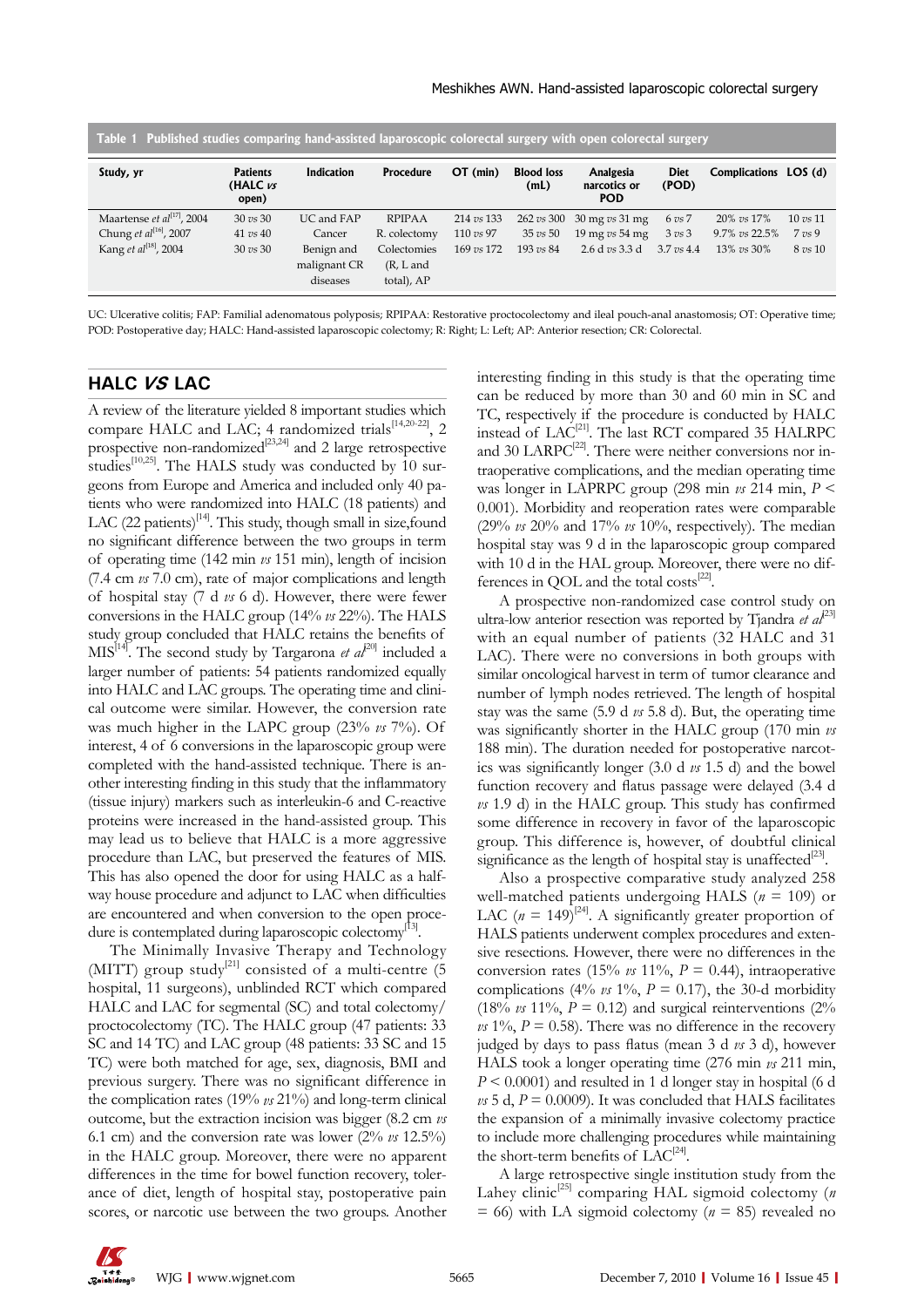|  | Table 2 Published studies comparing hand-assisted laparoscopic colorectal surgery with laparoscopically assisted colorectal surgery |  |  |  |
|--|-------------------------------------------------------------------------------------------------------------------------------------|--|--|--|
|  |                                                                                                                                     |  |  |  |

| Study, yr                                    | <b>Patients</b><br>(HALC vs<br>LAC) | $OT$ (min)            | Incision<br>length<br>(cm) | <b>Complications</b><br>(%)     | Conversion<br>rate $(\% )$   | LOS(d)                     | <b>Bowel</b><br>function<br>(d) | <b>Comments and conclusion</b>                                                                                                                                                                         |
|----------------------------------------------|-------------------------------------|-----------------------|----------------------------|---------------------------------|------------------------------|----------------------------|---------------------------------|--------------------------------------------------------------------------------------------------------------------------------------------------------------------------------------------------------|
| <b>HALS</b><br>study <sup>[14]</sup> , 2000  | 18 vs 22                            | 142 vs 151            | 7.4 vs 7.0                 | $4.5 \text{ vs } 5.5$           | 14 vs 22                     | $7 \text{ vs } 6$          | NA                              | HALC retains the benefits of MIS                                                                                                                                                                       |
| Targarona<br>et al <sup>[20]</sup> , 2002    | 27 vs 27                            | 120 vs 135            | <b>NA</b>                  | 26 vs 22                        | 7 vs 23                      | POD3:<br>$6 \text{ vs } 6$ | <b>NA</b>                       | Inflammatory markers such as interleukin-6 and<br>C-reactive proteins were raised in HALC group                                                                                                        |
| <b>MITT</b><br>study <sup>[21]</sup> , 2008  | $47 \text{ vs } 48$                 | $163 \text{ vs } 210$ | $8.2 \, vs \, 6.1$         | $19 \text{ vs } 21$             | 2 vs 12.5                    | $5 \text{ } v s 4$         | $2.5 \text{ vs } 3$             | The OT can be reduced by $>$ 30 min and 60 min<br>in SC and TC; respectively if conducted by<br><b>HALC</b>                                                                                            |
| Polle<br>et al <sup>[22]</sup> , 2008        | $30 \text{ vs } 35$                 | 214 vs 298            | NA                         | Major:<br>$16.5 \text{ vs } 20$ | <b>NA</b>                    | $10 \text{ vs } 9$         | $6 \text{ vs } 5$               | No significant short-term benefits for total<br>laparoscopic compared with HALRPC with<br>respect to morbidity, OT, QOL, costs, and LOS                                                                |
| Tjandra<br>et al <sup>[23]</sup> , 2008      | 32 vs 31                            | 170 vs 188            | NA                         | 22 vs 25.8                      | $0 \text{ } v s \text{ } 0$  |                            | 5.9 vs 5.8 3.4 vs 1.9           | Some difference in recovery in favour of the<br>laparoscopic group                                                                                                                                     |
| Hassan<br>et al <sup>[24]</sup> , 2008       | 109 vs 149                          | $276 \text{ vs } 211$ | NA                         | 18 vs 11                        | $15 \text{ vs } 11$          | $6 \text{ vs } 5$          | $3 \text{ vs } 3$               | HALS facilitates expansion of a MIS colectomy<br>to include challenging procedures while<br>maintaining short-term benefits of LAC                                                                     |
| Chang<br><i>et al</i> <sup>[25]</sup> , 2005 | 66 vs 85                            | 189 vs 203            | $8.1 \text{ vs } 6.2$      | 21 vs 23                        | $0 \text{ } v s \text{ } 13$ | $5.2 \text{ vs } 5$        | $2.5 \text{ vs } 2.8$           | No difference in return of bowel function, LOS<br>or complications. Significant difference in the OT<br>and conversion rate in favour of HALC group.<br>The incision size was smaller in the LAC group |
| Ringley<br>$et$ al <sup>[10]</sup> , 2007    | $22 \text{ vs } 18$                 | 120 vs 156            | $7 \text{ vs } 5.5$        | Similar                         | NA                           | $4 \text{ } v s 4$         | <b>NA</b>                       | HALC is associated with shorter OT and greater<br>lymph node harvest, but equal I.O blood loss,<br>pedicle length and LOS                                                                              |

HALC: Hand-assisted laparoscopic colectomy; LAC: Laparoscopically assisted colectomy; OT: Operative time; LOS: Length of hospital stay; NA: Not available; MIS: Minimally invasive surgery; HALRPC: Hand-assisted laparoscopic restorative proctocolectomy; QOL: Quality of life; POD3: Postoperative day 3.

significant difference in bowel function recovery (2.5 d *vs* 2.8 d), length of hospital stay (5.2 d *vs* 5.0 d) or shortterm complications such as anastomotic leak, ileus and wound infection (21% *vs* 23%) between the two groups. However, there was significant difference in the operating time (189 min *vs* 203 min) and conversion rate (0% *vs*  13%) in favor of the HALC group. The incision length was, however, significantly smaller (8.1 cm *vs* 6.2 cm) in the LAC group<sup> $[25]$ </sup>.

Another retrospective review of 40 patients (22 HALC and 18 LAC) comparing conventional laparoscopic and hand-assisted oncological segmental colonic resection was reported by Ringley *et al*<sup>[10]</sup>. HALC was found to be associated with a shorter operating time (120 min *vs* 156 min,  $P$  < 0.05) and greater lymph node harvest (16  $\nu$ s 8,  $P$  < 0.05), but equal intraoperative blood loss, pedicle length and hospital stay  $(4 \text{ d})^{[10]}$ . LAC was completed with smaller incision length to retrieve specimen (7 cm *vs* 5.5 cm, *P*   $<$  0.05), but this 1.5 cm difference is of doubtful clinical significance<sup>[10]</sup>. Table 2 summarizes the above studies that compare HALC and LAC and their conclusions. Based on the reviewed literature, the following results were found between HALC and LAC: (1) HALC offers the same MIS benefits as LAC; (2) HALC has a shorter operative time and lower conversion rate; (3) They both have comparable complication rate and length of stay; (4) The incision length is bigger in HALC; (5) There an increased level of inflammatory markers in HALC; (6) There is an increased need for postoperative narcotics analgesia after HALC; (7) Bowel function recovery and passage of flatus are somewhat delayed in HALC, but this is of doubtful clinical significance; and (8) HALC is more suitable for the obese patients.

## **IMPACT OF HALC ON SURGICAL TRAINING**

It has been postulated that "It takes 6-12 mo to teach fellows how to take down the splenic flexure independently using straight laparoscopic methods whereas most fellows become proficient at the same task about HAL method after performing  $10-15$  cases"<sup>[13]</sup> and it was also claimed that "a surgeon who uses either straight laparoscopic or HAL methods extremely will be handicapped"<sup>[13]</sup>. It was therefore advisable that trainees embrace and master both techniques. A recent comparative study measuring the percentage of left-sided HALC or straight LAC cases completed by a trainee surgical resident found that straight laparoscopy were more likely completed by the resident without the intervention of the attending physician than HALC (LAC, 88%; HALC, 72%;  $P = 0.06$ <sup>[26]</sup>. Differences in the mean operating time favoring LAC were noted (HALC, 142 min *vs* LAC, 133 min;  $P = 0.04$ <sup>[26]</sup>. However, the occurrence of complications was similar in the two groups (HALC, 19% *vs* LAC, 21%), so was the rate of conversions (HALC, 5.6% *vs* LAC, 4.5%). It was concluded that trainee surgical residents may be more successful in completing LAC than in adjusting to the novel HALC approach during training. This is somewhat surprising, but it may be explained by the hindrance of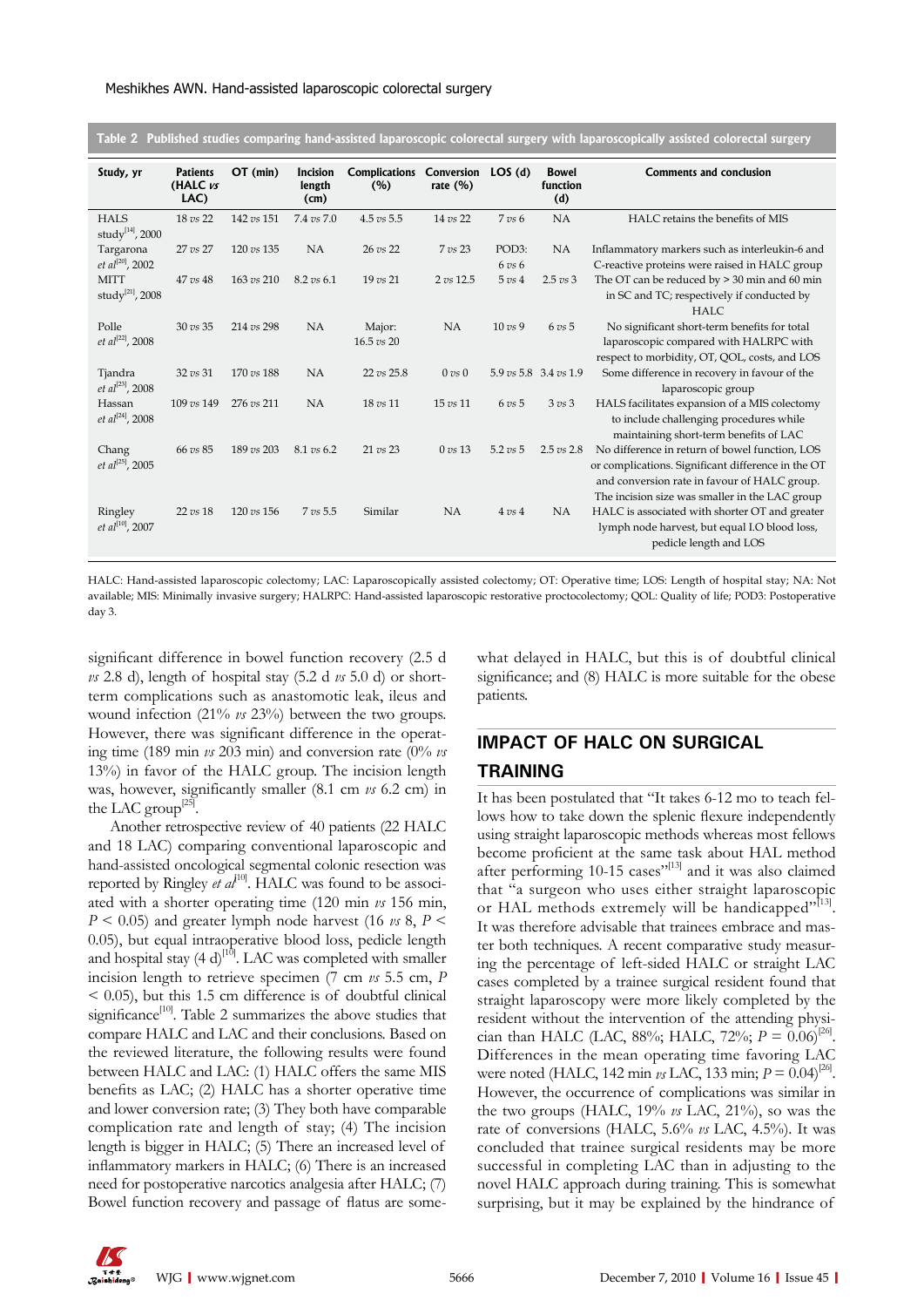the laparoscopic view by the intervening hand during HALC, especially in the early learning curve of the trainee surgeons.

A 25-question survey organized by The American Society of Colon and Rectal Surgeons about hands-on training cadaver courses, found that a laparoscopic colon resection was performed within 1 wk of the course by 52% of participants and within 1 mo by  $90\%^{[27]}$ . Handassisted technologies have lowered the threshold for performing the first LAC in 62% of participants. Most participants (77%) declared that the most important factor in the course selection was a cadaver model. It was therefore concluded that cadaver courses enabled rapid integration of laparoscopic colon resection into clinical practice and that hand-assisted technologies promoted technique acquisition $2^{27}$ . The author conducted HALC workshops on live animal (sheep) which made consultant surgeons with no experience in laparoscopic colectomy more confident in using the HALS technology they obtained in the animal workshop as a bridge towards totally laparoscopic procedures in humans $^{[15]}$ .

#### **COST ANALYSIS**

A concern has been raised regarding the higher direct cost of HALC, however, the results are inconsistent. In a RCT that evaluated postoperative recovery after HAL *vs* open restorative proctocolectomy with ileal pouch anal anastomosis for ulcerative colitis and familial adenomatous pol $y$ posis $^{[17]}$ , the HAL procedure was found more costly than the open procedure (the median overall cost was \$16.728 for HAL procedure and \$13.406 for the open procedure;  $P = 0.095$ <sup>[17]</sup>. In a retrospective analysis of 73 patients undergoing LAC  $\nu s$  101 undergoing HALC<sup>[28]</sup>, it was found that the operative cost and cost of consumables were higher for HALC (US\$4024.2 *vs* US\$3568.1, *P* = 0.01 and US\$1724.7 *vs* US\$1302.7, *P* < 0.001, respectively). However, the total costs were not significantly different between the two procedures (HALC US\$8999.8, LC US\$7910.7,  $P = 0.11$ ). In a more recent US study that looked at direct costs for the operating room, nursing care, intensive care, anesthesia, laboratory, pharmacy, radiology, emergency services and consultation, and professional and ancillary services related to the initial hospitalization and readmissions associated with 100 HALC *vs* 100 matched LAC cases which were performed concurrently<sup>[29]</sup>, there were no differences in the operating time (168 and 163 min, respectively), length of hospital stay (4 d), readmission  $(6\%$  and 11%, respectively), or reoperation rates  $(5\%$  and 9%). The overall morbidity was 16% and 32% for HAL and LAC, respectively  $(P = 0.009)$ . The major morbidities, including abscess, hemorrhage and anastomotic leak, were also similar in the two procedures. However, operating room costs were increased for HALC (US\$3476 *vs* US\$3167); the total costs were similar (US\$8521 *vs*  US\$8373). Therefore, it can be concluded that the total costs for HALC and LAC are similar<sup>[29]</sup> and HALC reserves the benefits of LAC at no extra  $cost^{[30]}$ .

#### **LONG-TERM COMPLICATIONS OF HALC**

As HALS requires a larger incision that that used in totally laparoscopic procedures, it has been postulated that HALS may be associated with more long-term complications such as incisional hernias and adhesive small bowel obstruction. This has been addressed by Sonoda *et al*<sup>[31]</sup> who compared HALS ( $n = 270$ ) and LAS ( $n = 270$ ) over a median followup of 27 mo (1-72 mo). Despite the larger wound in the HALS group (median 75 mm *vs* 45 mm), the incidence of incisional hernia was similar in both groups and the rate of small bowel obstruction was also comparable (4.1% *vs* 7.4%,  $P = 0.11$ <sup>[31]</sup>. Moreover, the incidence of wound infections was also comparable (HALS 6.8% *vs* LAS 4.8%,  $P = 0.33$ ). Interestingly, the converted cases had a significantly higher incidence of incisional hernia than that of the non-converted patients (25% *vs* 5%), although the rate of small bowel obstruction was the same. It was therefore concluded that HALS does not lead to more long-term complications of incisional hernia and small bowel obstruction than totally laparoscopic procedures<sup>[31]</sup>.

### **CONCLUSION**

Based on the available evidence, hand-assisted laparoscopic colorectal resection offers similar short and long-term MIS benefits to that of totally laparoscopically assisted procedures. It combines the advantages of both laparoscopic (minimally invasive) and conventional open surgery. It is safe and feasible in benign as well as malignant colorectal tumors. Furthermore, it is easy to learn, easy to teach and most useful in complex colorectal procedures. Hence, hand-assisted colorectal surgery is advocated first as a 'bridge' and later as an adjunct to laparoscopically assisted colorectal procedures. Moreover, it can be used as an alternative to laparoscopic colectomy in the complex colorectal procedures.

#### **REFERENCES**

- 1 **Jacobs M**, Verdeja JC, Goldstein HS. Minimally invasive colon resection (laparoscopic colectomy). *Surg Laparosc Endosc* 1991; **1**: 144-150
- 2 **Cooperman AM**, Katz V, Zimmon D, Botero G. Laparoscopic colon resection: a case report. *J Laparoendosc Surg* 1991; **1**: 221-224
- 3 **Fowler DL**, White SA. Laparoscopy-assisted sigmoid resection. *Surg Laparosc Endosc* 1991; **1**: 183-188
- 4 **Reichenbach DJ**, Tackett AD, Harris J, Camacho D, Graviss EA, Dewan B, Vavra A, Stiles A, Fisher WE, Brunicardi FC, Sweeney JF. Laparoscopic colon resection early in the learning curve: what is the appropriate setting? *Ann Surg* 2006; **243**: 730-735; discussion 735-737
- 5 **Påhlman L**. The problem of port-site metastases after laparoscopic cancer surgery. *Ann Med* 1997; **29**: 477-481
- 6 **Ou H**. Laparoscopic-assisted mini laparatomy with colectomy. *Dis Colon Rectum* 1995; **38**: 324-326
- 7 **Bemelman WA**, Ringers J, Meijer DW, de Wit CW, Bannenberg JJ. Laparoscopic-assisted colectomy with the dexterity pneumo sleeve. *Dis Colon Rectum* 1996; **39**: S59-S61
- 8 **Mooney MJ**, Elliott PL, Galapon DB, James LK, Lilac LJ, O'Reilly MJ. Hand-assisted laparoscopic sigmoidectomy for diverticulitis. *Dis Colon Rectum* 1998; **41**: 630-635